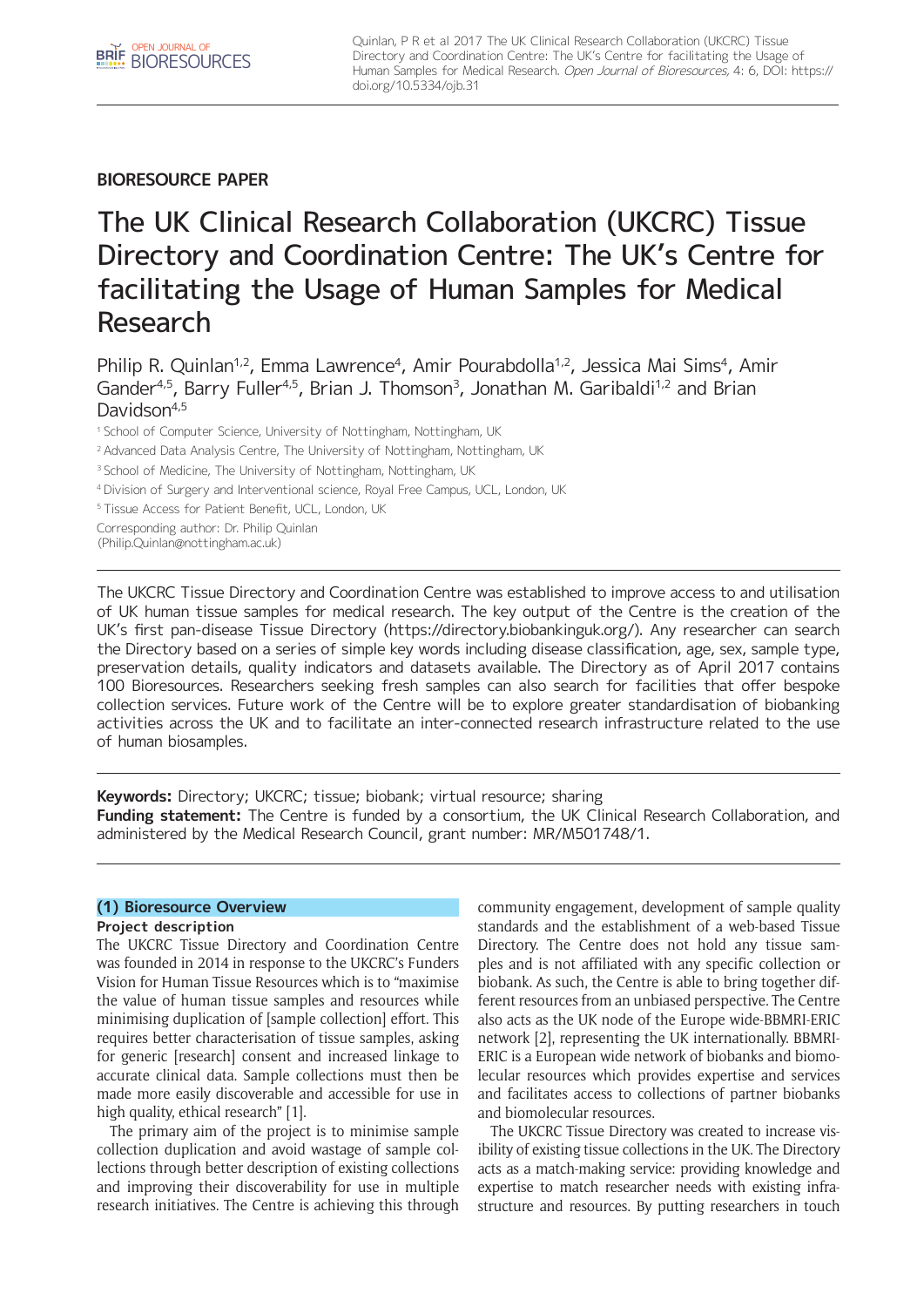with existing resources, the Directory prevents duplication of collections thereby saving valuable research time and money. Researchers can search for samples based on disease classification and are then presented with meta-data on the samples to help them locate the most relevant resource. The UKCRC Tissue Directory will feed registered biobanks into the Europe-wide BBMRI-ERIC Bioresource directory [3].

#### **Classification (1)**

Human.

#### **Species**

Homo sapiens.

## **Classification (2)**

Biological samples and associated data.

## **Context**

#### **Spatial coverage**

The UKCRC Tissue Directory and Coordination Centre is coordinated from University College London, London (Latitude: N 51 33', 11.1996" Longitude: –0, 9', 55.821") and the Tissue Directory is managed and hosted at The University of Nottingham, Nottingham (Latitude: N52, 53',19.6722" Longitude: –1,12',11.9046"). Registered Human tissue samples are from the UK only, but searches can be performed from around the world.

#### **Temporal coverage**

 $01/01/2016 -$  ongoing.

#### **Temporal coverage for accessibility**

The Centre is an active project and the tissue Directory is live and guaranteed to be available until 2020, and it is anticipated to be sustainable beyond this. Once researchers have identified appropriate human tissue collections access to the samples and associated clinical data is at the discretion of each individual bio-resource.

## **(2) Methods**

#### **Steps**

The Centre was setup at the end of 2014 with the purpose of providing a mechanism for researchers to discover and access standardised, existing tissue collections in the UK. A full stakeholder review was undertaken to understand the capabilities, needs and desires of the community. This review drove the development of the first versions of the web based Directory, which launched to tissue custodians in early 2016. Those who had samples and data were invited to register their tissue collections. Those that had registered within the National Cancer Research Institute (NCRI) Biosample Directory, run by the Confederation of Cancer Biobanks [4], were automatically transferred. Institutions with major biobanking facilities were visited and workshops coordinated to increase use and interaction with the UKCRC Directory. The Centre staff provide support to researchers and biobanking personnel wishing to register or access tissue collections. Online resources to help communicate and engage with the community, including explanatory videos can be found on the Centre's website

[5]. Tissue custodians are continually being engaged with to promote registration. Policy development with institutions, funders and governing bodies are being developed as one mechanism to drive registrations. In 2016 the UK Ethics Committee Authority (UKECA) made registration in the directory a condition of the Research Ethics Committee (REC) favorable opinion for research tissue banks (RTB). This means that all samples collected under a research tissue bank will require registration with the directory in the future, leading to more comprehensive coverage. The development of the Centre website and Directory is being managed through an agile development process allowing updates and improvements as the needs of users change.

## **Stabilization/preservation**

This information is available by contacting the resources directly via the links in the Tissue Directory.

#### **Type of long-term preservation**

This is not collected but is reflected in the storage temperature and material type filters.

#### **Storage temperature**

The full range of storage temperatures can be found by adjusting the 'Preservation Type' filter.

## **Shipping temperature from patient/source to preservation or research use**

This information is only available by contacting the resources directly.

**Shipping temperature from storage to research use** This information is only available by contacting the resources directly.

## **Quality assurance measures**

The availability of quality assurance measures can be found by adjusting the 'Associated data' filter. Further details of what quality assurance were performed can then be requested from the resources.

#### **Source of associated data**

Availability of clinical records, follow-up records, genealogical records, imaging data, national registry data, pathology records, primary care records, psychological data, survey data and treatment records can be found by adjusting the 'Associated Data' filter. Further details on the source of this information can then be requested from the resources.

## **(3) Bioresource description**

**Object name**

Meta-data on UK Human Tissue Samples.

#### **Bioresource name**

The UKCRC Tissue Directory and Coordination Centre.

#### **Bioresource location**

UKCRC Tissue Directory and Coordination Centre is based at University College London, 9th Floor South, Royal Free Hospital, Pond St, London NW3 2QG and The School of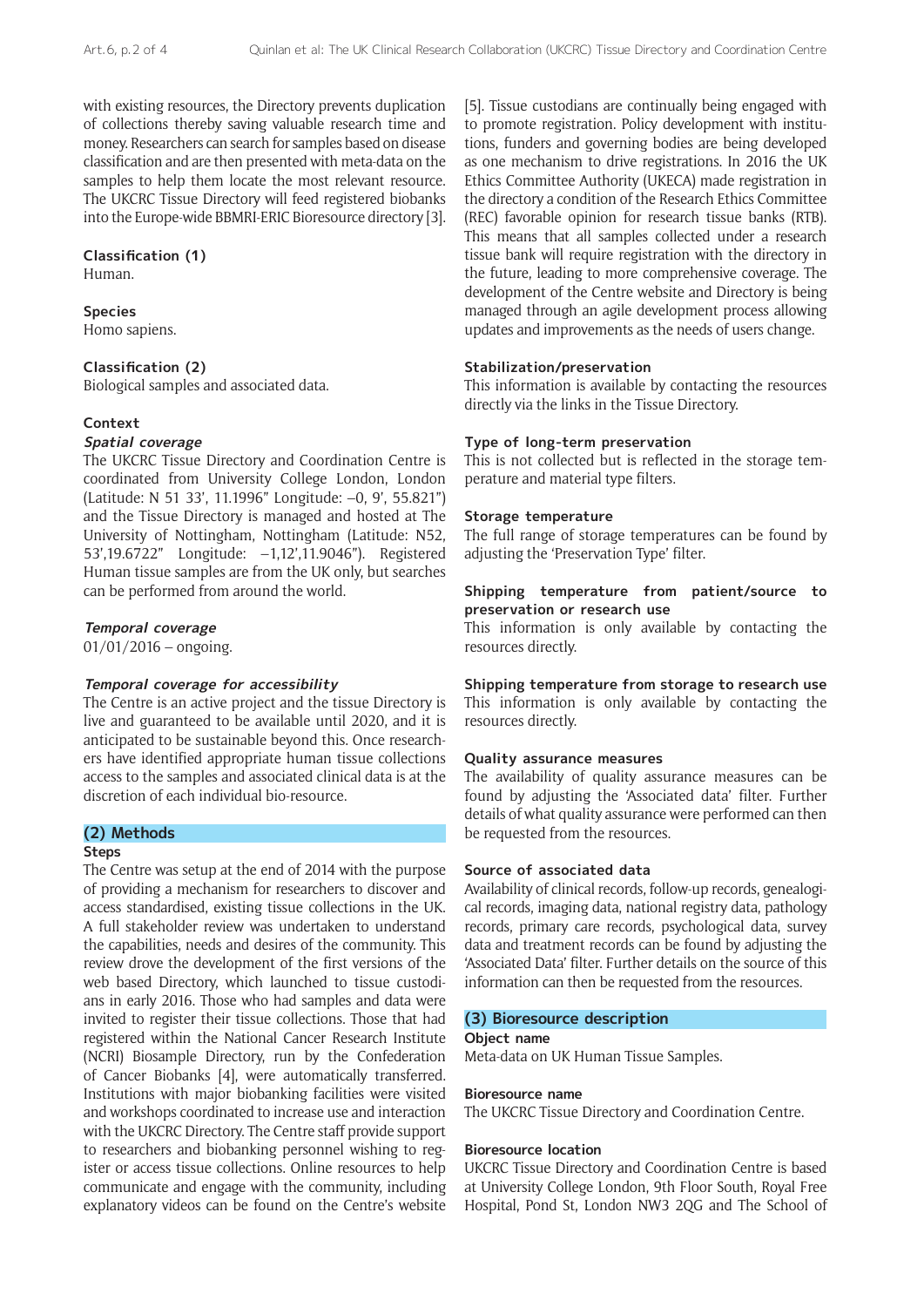Computer Science, Advanced Data Analysis Centre, Jubilee Campus, The University of Nottingham, Nottingham, NG8 1BB.

## **Bioresource contact**

[contact@biobankinguk.org.](mailto:contact@biobankinguk.org)

#### **Bioresource URL**

[https://www.biobankinguk.org/.](https://www.biobankinguk.org/
)

#### **Identifier used**

N/A.

## **Bioresource type**

National Coordinating Centre/BBMRI national node.

## **Type of sampling**

Tissue taken from a variety of studies including: population, family, disease based, longitudinal cohort; sampled in clinical care; sampled in a research protocol, are registered in the Directory.

## **Anatomical site**

Various.

## **Disease status of patients/source**

Various, SNOWMED-CT coding is used for disease classification, at the time of writing over 100 disease types are listed.

#### **Clinical characteristics of patients/source**

Various. Age, gender, disease classification and other clinical information is collected during registration and displayed in search results.

## **Size of the bioresource**

At the time of writing, 100 Bioresources are registered in the directory covering over 100 disease types. This is indicative of approximately 6 registrations a month.

#### **Vital state of patients/source**

A full range of vital states (for example during and post diagnosis, or postmortem) are captured and can be found by adjusting the 'Collection Point' filter.

## **Clinical diagnosis of patients/source**

SNOMED-CT is used for disease classifications; searches can start with the disease details.

#### **Pathology diagnosis**

The details of the pathology diagnosis are not recorded directly, but we ask the bioresource leads to indicate if they have access to the pathology records. This can be found under the 'Associated Data' filter.

## **Control samples**

Control samples are indicated by the 'non-affected' option in the 'Macroscopic Assessment' filter. Samples from healthy or un-diagnosed can be found by using the SNOMED-CT term 'Fit and Well' or 'No abnormality seen'.

#### **Biospecimen type**

The full range of biospecimen types (including tissue, blood, plasma, tissue and DNA) can be found by adjusting the 'Material Type' filter.

## **Size of the bioresource**

At the time of writing over 100 Bioresources constituting a wide diversity of collections are registered.

#### **Release date**

This resource went live to tissue custodian registrants in Spring 2016 and to researchers in August 2016.

#### **Access criteria**

The Directory is open access and, as such, anyone is able to search for samples fulfilling their criteria. Contact information for the resources are included in the search results so that researchers can begin requesting samples and services. The Directory therefore facilitates contact between the parties and does not facilitate direct access.

## **(4) Reuse potential**

The Centre was established on exactly this premise – to help facilitate the sharing and reuse of existing samples and data. In addition to this, the Centre facilitates the optimal use and reuse of existing samples by working with our funder partners. The sharing of samples listed on this Directory has the potential to save time and money in scientific research. The Centre is also working towards a system to give confidence that samples reach a certain level of quality control to further facilitate sharing.

## **Ethics Statement**

No personal identifiable information is listed in the Directory. Tissue custodians can specify the consent restrictions for each tissue collection individually. It remains the responsibility of each registered Bioresource to ensure the required ethics and governance permissions are in place. In 2016 the UK Ethics Committee Authority (UKECA) made registration in the directory a condition of the Research Ethics Committee (REC) favorable opinion for research tissue banks (RTB).

#### **Constraints**

There are no constraints to using the UKCRC Tissue Directory. Individual bioresources may have constraints on sample usage and this can be established by contacting the resource directly via links provided in the Directory.

#### **Acknowledgements**

The Authors would like to acknowledge the contribution of Anne Carter, the original Director who retired in 2016, the NCRI Confederation of Cancer Biobanks and the Project Steering Committee, past and present.

Present Steering Committee: Mrs Amanda Gibbon, Professor Brian Davidson, Professor Jane Kaye, Dr Claire Newland, Ms Jenni MacDougall, Professor Andy Hall, Professor Seth Love, Dr Tim Peakman, Dr Kirstin Goldring and Dr Alison Parry-Jones.

#### **Competing Interests**

The authors have no competing interests to declare.